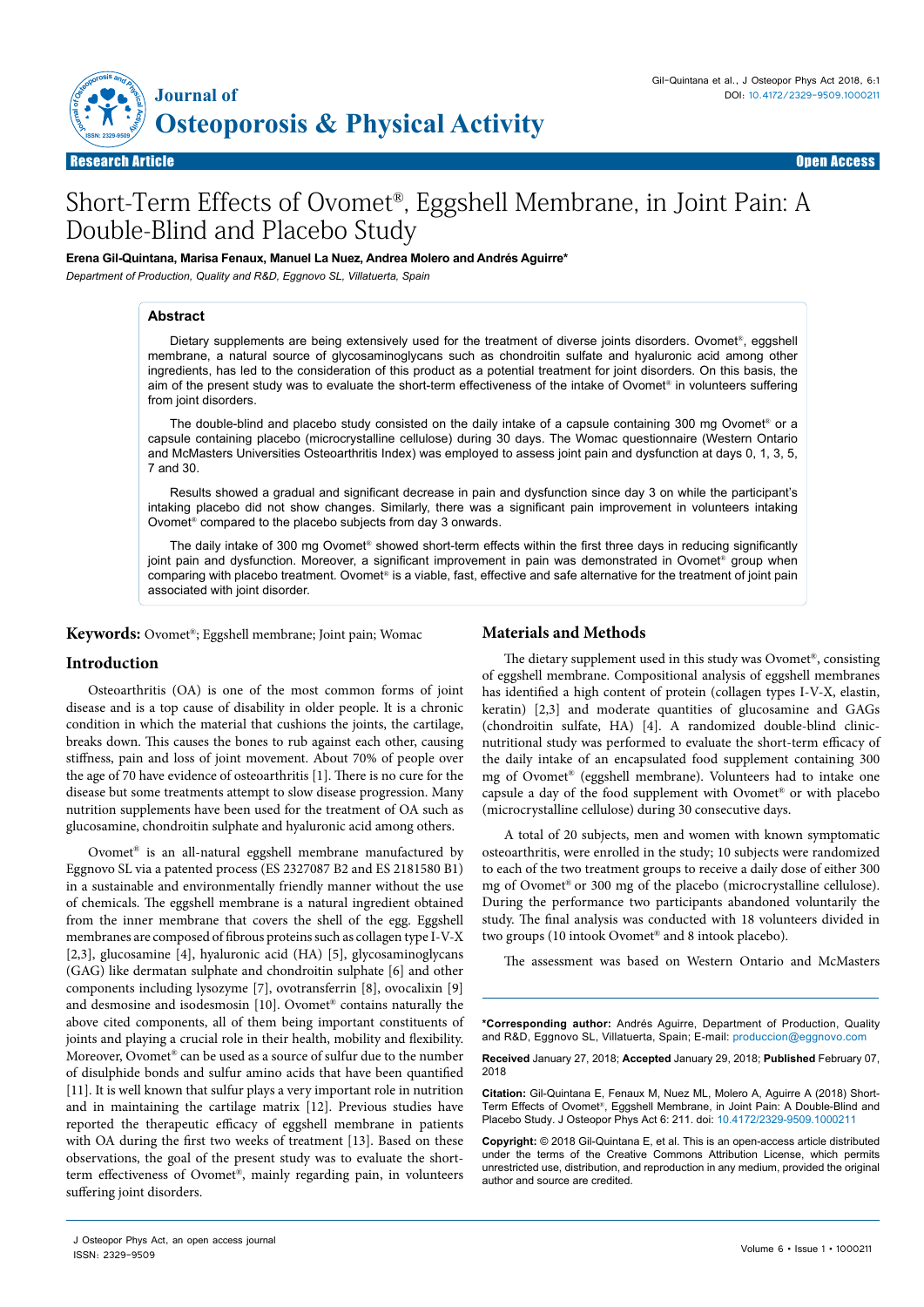Universities (WOMAC) Osteoarthritis Index [14]. The Womac Index has been extensively validated and has been translated and linguistically validated in over 65 alternate language forms [15]. It consists of five questions addressing the severity of joint pain, two questions addressing joint stiffness and 17 questions addressing limitations in performing physical activities, dysfunction. Subjects were also instructed to record any changes in overall health, as well as any discomfort associated with ingestion of the capsules. Assessments were performed at the beginning (day 0) and at days 1, 3, 5, 7 and 30 of the study.

#### **Data and statistical analysis**

The evolution of pain, dysfunction and the total score, based on Womac questionnaire, were recorded in every assessment day for each volunteer. Data are presented as mean ± standard error. Differences between baseline (day 0) and each assessment day (day 1, 3, 5, 7 and 30) were analysed by Student´s-test. Statistical significance was considered when P<0.05.

The improvement of pain, dysfunction and total Womac score represented as the percentage are also shown. Data show the percentage of improvement of the mean of every assessment day compared to the baseline (day 0).

To present the improvement in pain of each volunteer, the improvement of each assessment day compared to the baseline was calculated for each participant. This allows calculating the intra-subject pain improvement and the statistical differences of the parameter. Data are presented as mean ± standard error of the intra-subject improvement. Differences between baseline (day 0) and each assessment day (day 1, 3, 5, 7 and 30) were analysed by Student's t-test. Statistical significance was considered when P<0.05.

#### **Results and Discussion**

The study was carried out between November and December 2017. Eighteen out of twenty subjects completed the full course of treatment and follow-up. None of the dropouts were related to product intake or study procedure in general. There were no discomfort or adverse reactions reported.

The mean age of the volunteers was  $50.7 \pm 2.32$  years old and the mean weight was  $72.3 \pm 3.3$  kg. The 61% of the subjects were women.

The evolution of pain score was recorded. The starting level of pain was about 10.4-10.6 ± 3.0-3.9 in Ovomet® and placebo treatment, respectively. A significant and progressive decline since day 3 was observed in Ovomet® until values of  $5 \pm 1.8$  at day 30 while no significant differences were assessed in the placebo group  $(9.4 \pm 3.9)$  (Figure 1). Focusing in the percentage of pain improvement in Ovomet® group a progressive improvement was viewed since day 3 until the end of the study (Figure 2). This progress was of 5.8% at day 3 and of 51.9% at day 30, meaning that pain was ameliorated more than 50% in only 30 days.

Regarding dysfunction, a similar pattern was observed, a significant and progressive decrease since day 3 in Ovomet® treatment was viewed, from  $40.5 \pm 10.6$  until reaching values of  $21.1 \pm 5.2$  whereas results were kept more or less stable in the placebo group (27.0  $\pm$  9.5 at day 0 and  $22.9 \pm 9.7$  at day 30) (Figure 3). Likewise, the dysfunction improvement showed a higher recovery in Ovomet® group from 9.1% at day 3 to 47.9% at day 30 (Figure 4).

The total Womac score, which gave the overall view of the evolution, showed the same tendency. The score of the placebo group did not show significant differences (from  $46.0 \pm 14.4$  to  $37.0 \pm 14.5$ ) while in



Figure 1: The evolution of pain score during the treatment with Ovomet<sup>®</sup> or placebo is presented.

Circles represent the treatment with Ovomet® and triangles the placebo treatment. Letters in bold indicate significant differences in Ovomet<sup>®</sup> group (Student's t-test,  $P \le 0.05$ ) between each assessment day and the baseline (day 0). Capital letters indicate significant differences in placebo group (Student's t-test,  $P \le 0.05$ ) between each assessment day and the baseline (day 0). Values are the mean (n=10 for Ovomet®; n=8 for placebo)



the group intaking Ovomet® a significant drop was observed since the day three on (Figure 5). In Ovomet<sup>®</sup> group values started in  $57.5 \pm 15.0$ and declined until 29.9  $\pm$  7.6 the day 30. Similarly, the total Womac improvement was higher in Ovomet® group going from 8.5% at day 3 to 48% of recovery at day 30 (Figure 6).

Concerning the intra-subject pain improvement, that means the improvement of every assessment day compared to the baseline (day 0) for each volunteer, a significant improvement was observed in Ovomet®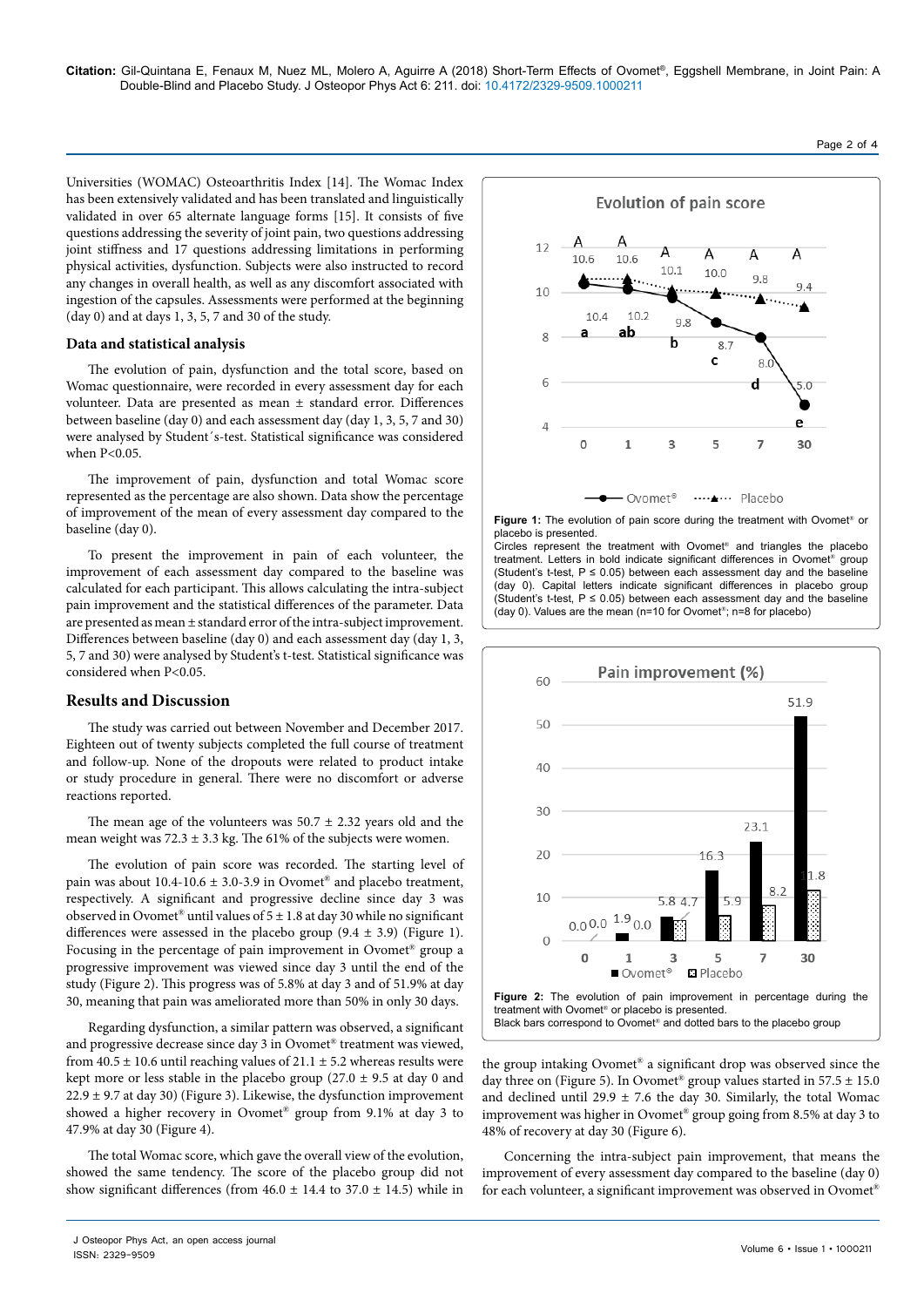

**Figure 3:** The evolution of dysfunction score during the treatment with Ovomet<sup>®</sup> or placebo is presented.

Circles represent the treatment with Ovomet<sup>®</sup> and triangles the placebo treatment. Letters in bold indicate significant differences in Ovomet® group (Student's t-test,  $P \le 0.05$ ) between each assessment day and the baseline (day 0). Capital letters indicate significant differences in placebo group (Student's t-test,  $P \le 0.05$ ) between each assessment day and the baseline (day 0). Values are the mean (n=10 for Ovomet®; n=8 for placebo)



group while no significant differences were viewed in placebo subjects (Figure 7). The intra-subject pain improvement appears as an important parameter to focus in the pain improvement of each volunteer and that makes possible to statistically compare both treatment groups. The percentage of improvement at day 1 compared to baseline started at 11.1  $\pm$  12.4% for Ovomet<sup>®</sup> group and -2.3  $\pm$  3.3% for placebo group, no significant differences between groups were viewed (Figure 7). As the treatment continued, the intra-subject pain improvement progressively increased in Ovomet® group, showing significant differences between



**Figure 5:** The evolution of total Womac score during the treatment with Ovomet® or placebo is presented.

Circles represent the treatment with Ovomet® and triangles the placebo treatment. Letters in bold indicate significant differences in Ovomet® group (Student's t-test,  $P \le 0.05$ ) between each assessment day and the baseline (day 0). Capital letters indicate significant differences in placebo group (Student's t-test,  $P \le 0.05$ ) between each assessment day and the baseline (day 0). Values are the mean (n=10 for Ovomet®; n=8 for placebo)



both groups from day 3 on until reaching values of  $40.6 \pm 10.2\%$  in Ovomet<sup>®</sup> and  $3.1 \pm 12.0\%$  in placebo at the end of the study (Figure 7).

Summarising, the volunteers intaking Ovomet® experienced a gradual and significant decrease in pain, disfunction and total Womac score since day 3 on, while the participants intaking placebo did not show changes. Similarly, the intra-subjects pain improvement showed significant differences between Ovomet® and placebo group from day 3 on.

J Osteopor Phys Act, an open access journal<br>ISSN: 2329-9509 ISSN: 2329-9509 Volume 6 • Issue 1 • 1000211